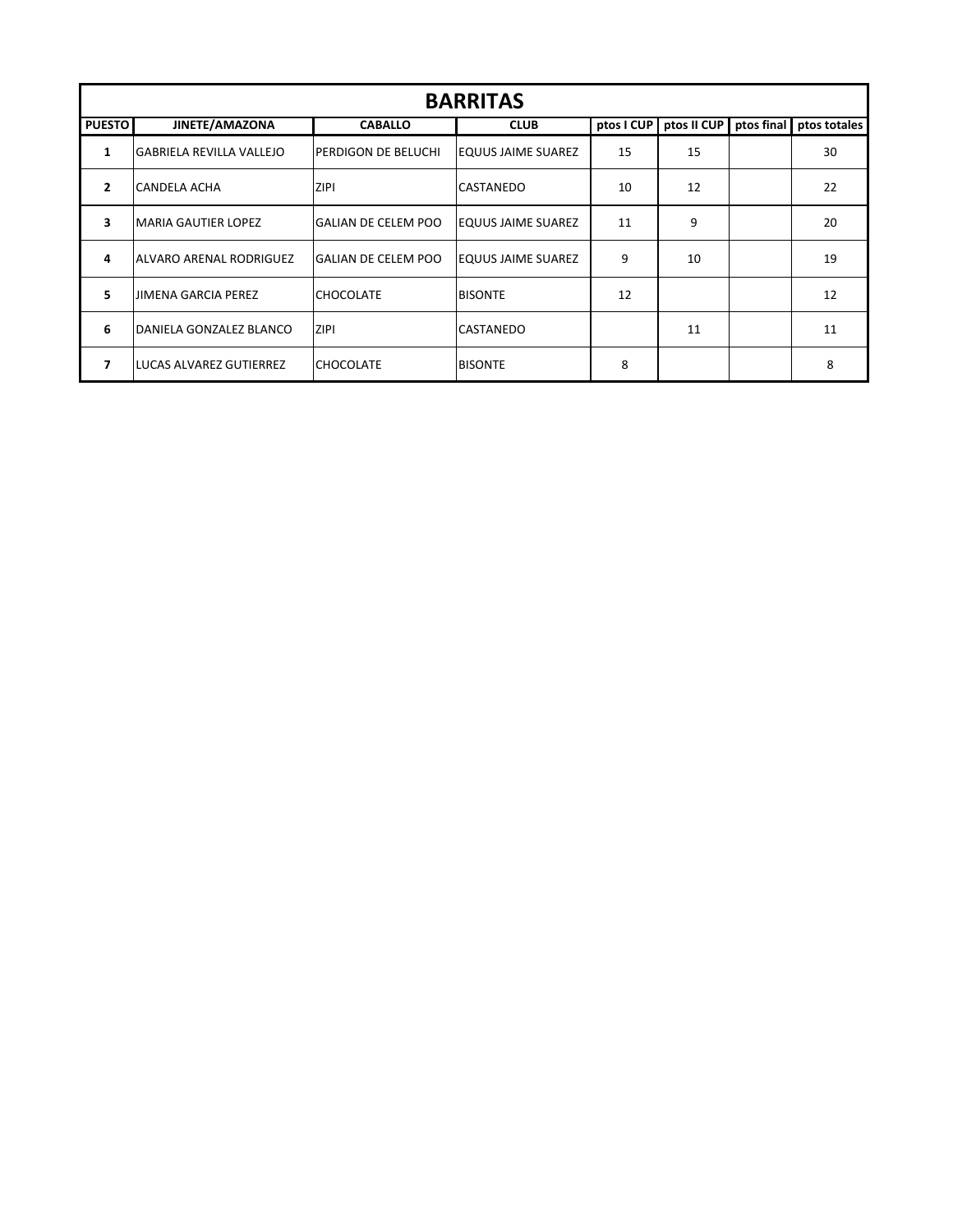|                | <b>CRUZADAS</b>                 |                     |                           |                |                |            |                |  |  |
|----------------|---------------------------------|---------------------|---------------------------|----------------|----------------|------------|----------------|--|--|
| <b>PUESTO</b>  | JINETE/AMAZONA                  | <b>CABALLO</b>      | <b>CLUB</b>               | ptos I CUP     | ptos II CUP    | ptos final | ptos totales   |  |  |
| $\mathbf{1}$   | <b>PAULA DIEZ</b>               | ARGI                | <b>EL BOCAL</b>           | 15             | 15             |            | 30             |  |  |
| $\overline{2}$ | ALMA FEDIJOO                    | <b>MICHIGAN</b>     | <b>LIENCRES</b>           | 12             | 12             |            | 24             |  |  |
| 3              | <b>MANUEL GARCIA GOMEZ</b>      | PERLA               | <b>EQUUS JAIME SUAREZ</b> | 11             | 9              |            | 20             |  |  |
| 4              | VICTORIA PEREZ SANCHEZ          | <b>CHETO</b>        | <b>BISONTES</b>           | 6              | $\overline{7}$ |            | 13             |  |  |
| 5              | AINARA ORUE                     | CAMPA               | <b>EL BOCAL</b>           |                | 11             |            | 11             |  |  |
| 6              | DANIELA GONZALEZ CRESPO         | CAMILO              | <b>BISONTES</b>           | 10             |                |            | 10             |  |  |
| $\overline{ }$ | PABLO JIMENEZ                   | ZARAGATO            | <b>EL BOCAL</b>           |                | 10             |            | 10             |  |  |
| 8              | INES ALVAREZ GUTIERREZ          | CAMILO              | <b>BISONTES</b>           | 9              |                |            | 9              |  |  |
| 9              | JAVIER CARABAZA DE LUELMO       | RAYO <sup>*</sup>   | <b>BISONTES</b>           | 8              |                |            | 8              |  |  |
| 10             | ANGELA HERRANZ                  | <b>BLANQUI</b>      | <b>LIENCRES</b>           |                | 8              |            | 8              |  |  |
| 11             | <b>IRENE MARTINEZ GONZALEZ</b>  | CAMILO              | <b>BISONTES</b>           | $\overline{7}$ |                |            | $\overline{7}$ |  |  |
| 12             | LUCIA LANNEFRANQUE              | RAYO                | <b>LIENCRES</b>           |                | 6              |            | 6              |  |  |
| 13             | LUCAS ALVAREZ GUTIERREZ         | <b>CHOCOLATE</b>    | <b>BISONTES</b>           | 5              |                |            | 5              |  |  |
| 14             | CARLA LASO                      | <b>INDIO</b>        | <b>EL BOCAL</b>           |                | 5              |            | 5              |  |  |
| 15             | MARTA VIA IBAÑEZ                | <b>JITANA</b>       | <b>BISONTES</b>           | 4              | 0              |            | 4              |  |  |
| 16             | <b>ELENA MELGOSA</b>            | <b>BLANQUI</b>      | <b>LIENCRES</b>           | 2              |                |            | $\overline{2}$ |  |  |
| 17             | LUCAS ALVAREZ GUTIERREZ         | <b>CHETO</b>        | <b>BISONTES</b>           | $\overline{2}$ |                |            | $\overline{2}$ |  |  |
| 18             | ARIADNA GOMEZ                   | <b>COBY YAR</b>     | EQUUS JAIME SUAREZ        | $\overline{2}$ |                |            | $\overline{2}$ |  |  |
| 19             | <b>BEATRICIA</b>                | CAMPANILLA          | <b>EL BOCAL</b>           | $\overline{2}$ |                |            | $\overline{2}$ |  |  |
| 20             | <b>PAULA PERALES</b>            | <b>FROG</b>         | EL BOCAL                  | $\overline{2}$ |                |            | $\overline{2}$ |  |  |
| 21             | <b>GABRIELA REVILLA VALLEJO</b> | PERDIGON DE BELUCHI | <b>EQUUS JAIME SUAREZ</b> | 0              | 0              |            | 0              |  |  |
| 22             | CANDELA ACHA                    | <b>ZIPPI</b>        | CASTANEDO                 | 0              | 0              |            | 0              |  |  |
| 23             | LUCIA SARABIA                   | <b>TXUPA TXUS</b>   | CASTANEDO                 | 0              |                |            | $\mathbf 0$    |  |  |
| 24             | JIMENA GARCIA PEREZ             | CHOCOLATE           | <b>BISONTES</b>           | 0              | 0              |            | 0              |  |  |
| 25             | <b>INES NAVEDO</b>              | <b>GALIAN</b>       | EQUUS JAIME SUAREZ        |                | 0              |            | 0              |  |  |
| 26             | MIGUEL ROMON                    | <b>TXUPA TXUS</b>   | CASTANEDO                 | 0              |                |            | 0              |  |  |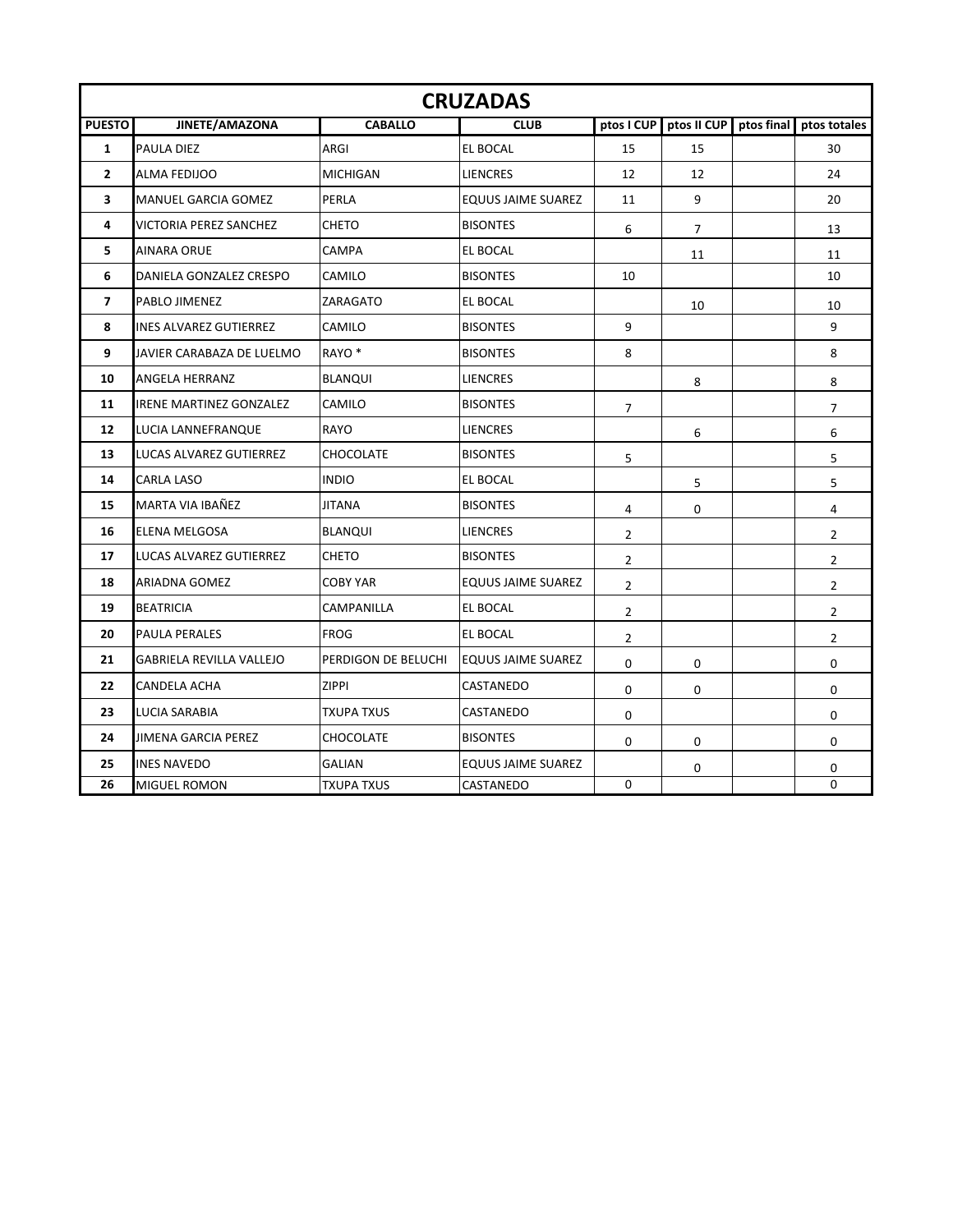|               |                           |                           | PRUEBA DE 0,60 M.         |                         |                |            |              |
|---------------|---------------------------|---------------------------|---------------------------|-------------------------|----------------|------------|--------------|
| <b>PUESTO</b> | JINETE/AMAZONA            | CABALLO                   | <b>CLUB</b>               | ptos I CUP              | ptos II CUP    | ptos final | ptos totales |
| 1             | ADRIANA ALVAREZ           | BLANQUI                   | EL BOCAL                  | 15                      | 11             |            | 26           |
| 2             | YISELA VALLEJO REVILLA    | <b>CUCA</b>               | EQUUS JAIME SUAREZ        | 11                      | 10             |            | 21           |
| з             | CANDELA TARDIO DE LA TEJA | <b>BULERIA YAR</b>        | <b>EQUUS JAIME SUAREZ</b> | 12                      | 7              |            | 19           |
| 4             | JAIME SUAREZ VENA         | <b>BULERIA YAR</b>        | EQUUS JAIME SUAREZ        | 2                       | 15             |            | 17           |
| 5             | VALERIA BARRERA IDIGORAS  | ST RAZZMATAZZ             | EQUUS JAIME SUAREZ        | 8                       | 8              |            | 16           |
| 6             | JAIME BALBAS              | <b>BONI</b>               | EL BOCAL                  | 9                       | 6              |            | 15           |
| 7             | VALENTINA SAGARDI         | <b>BULERIA YAR</b>        | EQUUS JAIME SUAREZ        | 6                       | 9              |            | 15           |
| 8             | ELENA MELGOSA BLANCO      | BLANQUI                   | LIENCRES                  | 0                       | 12             |            | 12           |
| 9             | JULIA MORENO              | <b>EDUPI KILLI</b>        | CASTANEDO                 | 10                      |                |            | 10           |
| 10            | JULIA MORENO              | LITTLE LEGEND             | CASTANEDO                 | 7                       |                |            | 7            |
| 11            | ROCIO GARCIA SAIZ         | <b>DONALD</b>             | EQUUS JAIME SUAREZ        | 2                       | 5              |            | 7            |
| 12            | PAULA DIAZ                | GINGEREI                  | CASTANEDO                 | $\overline{2}$          | 4              |            | 6            |
| 13            | AMAYA GOMEZ LOPEZ         | <b>GAUDIN</b>             | LIENCRES                  | 5                       |                |            | 5            |
| 14            | ADRIANA MERA              | QUIRON                    | <b>EL BOCAL</b>           | 4                       |                |            | 4            |
| 15            | <b>DOVILA</b>             | EMIR V, D, CAYON          | VALLE DE CAYON            | $\overline{2}$          | 2              |            | 4            |
| 16            | CARLOTA MARTINEZ          | CACHOPO                   | CASTANEDO                 | 2                       | $\overline{2}$ |            | 4            |
| 17            | EMMA APARICIO VAZQUEZ     | <b>MORA YAR</b>           | EQUUS JAIME SUAREZ        | 2                       |                |            | 2            |
| 18            | STEFAN ROIBU              | COBI                      | <b>EQUUS JAIME SUAREZ</b> | $\overline{\mathbf{c}}$ |                |            | 2            |
| 19            | <b>INES NAVEDO</b>        | <b>DIEGO</b>              | EQUUS JAIME SUAREZ        |                         | 2              |            | 2            |
| 20            | MARCOS PELAYO ABASCAL     | PIPI                      | <b>BISONTES</b>           | 2                       |                |            | 2            |
| 21            | SANDRA AGUADO             | ARES DE NORDICA           | <b>EL BOCAL</b>           | 2                       |                |            | 2            |
| 22            | LUCIA PALACIOS OBISPO     | CARRILLON                 | EQUUS JAIME SUAREZ        |                         | 2              |            | 2            |
| 23            | PAULA PERALES             | <b>FROG</b>               | <b>EL BOCAL</b>           | 0                       | $\overline{2}$ |            | 2            |
| 24            | ELENA SAGREDO             | NEPTUNO V. D. CAYON       | VALLE DE CAYON            |                         | 2              |            | 2            |
| 25            | YAHVE BALBOA GARCIA       | SIRA V.D.CAYON            | VALLE DE CAYON            |                         | 2              |            | 2            |
| 26            | INES NAVEDO               | GALIAN                    | EQUUS JAIME SUAREZ        |                         | 0              |            | 0            |
| 27            | ALMA FEIJOO LAMILLAR      | <b>MICHIGAN</b>           | LIENCRES                  | 0                       |                |            | 0            |
| 28            | ALMA FEIJOO LAMILLAR      | <b>TWISTER DEL BOSQUE</b> | LIENCRES                  |                         | 0              |            | 0            |
| 29            | BEATRICIA                 | CAMPANILLA                | EL BOCAL                  | 0                       |                |            | 0            |
| 30            | ARIADNA GOMEZ             | <b>COBY YAR</b>           | EQUUS JAIME SUAREZ        | 0                       | 0              |            | 0            |
| 31            | LUCIA VALDIVIELSO         | <b>DIEGO</b>              | EQUUS JAIME SUAREZ        |                         | 0              |            | 0            |
| 32            | ANGELA HERRANZ            | BLANQUI                   | LIENCRES                  |                         | 0              |            | 0            |
| 33            | PAULA DIEZ                | ARGI                      | EL BOCAL                  | 0                       | 0              |            | 0            |
| 34            | AINARA ORUE               | CAMPA                     | <b>EL BOCAL</b>           |                         | 0              |            | 0            |
| 35            | PABLO JIMENEZ             | ZARAGATO                  | <b>EL BOCAL</b>           |                         | 0              |            | 0            |
| 36            | MIGUEL ROMON              | <b>TXUPA TXUS</b>         | CASTANEDO                 | 0                       | 0              |            | 0            |
| 37            | CARLA LASO                | <b>INDIO</b>              | EL BOCAL                  |                         | 0              |            | 0            |
| 38            | LAURA CANTERO TORIBIO     | NEPTUNO V. D. CAYON       | VALLE DE CAYON            | 0                       |                |            | 0            |
| 39            | MARCO MUÑIZ               | <b>TXUPA TXUS</b>         | CASTANEDO                 | 0                       |                |            | 0            |
| 40            | NAHIA OLASO               | INDIA                     | CASTANEDO                 | 0                       |                |            | 0            |
| 41            | CARLOTA GOMEZ ARRANZ      | HAZZELBERG'S              | LIENCRES                  | 0                       | 0              |            | 0            |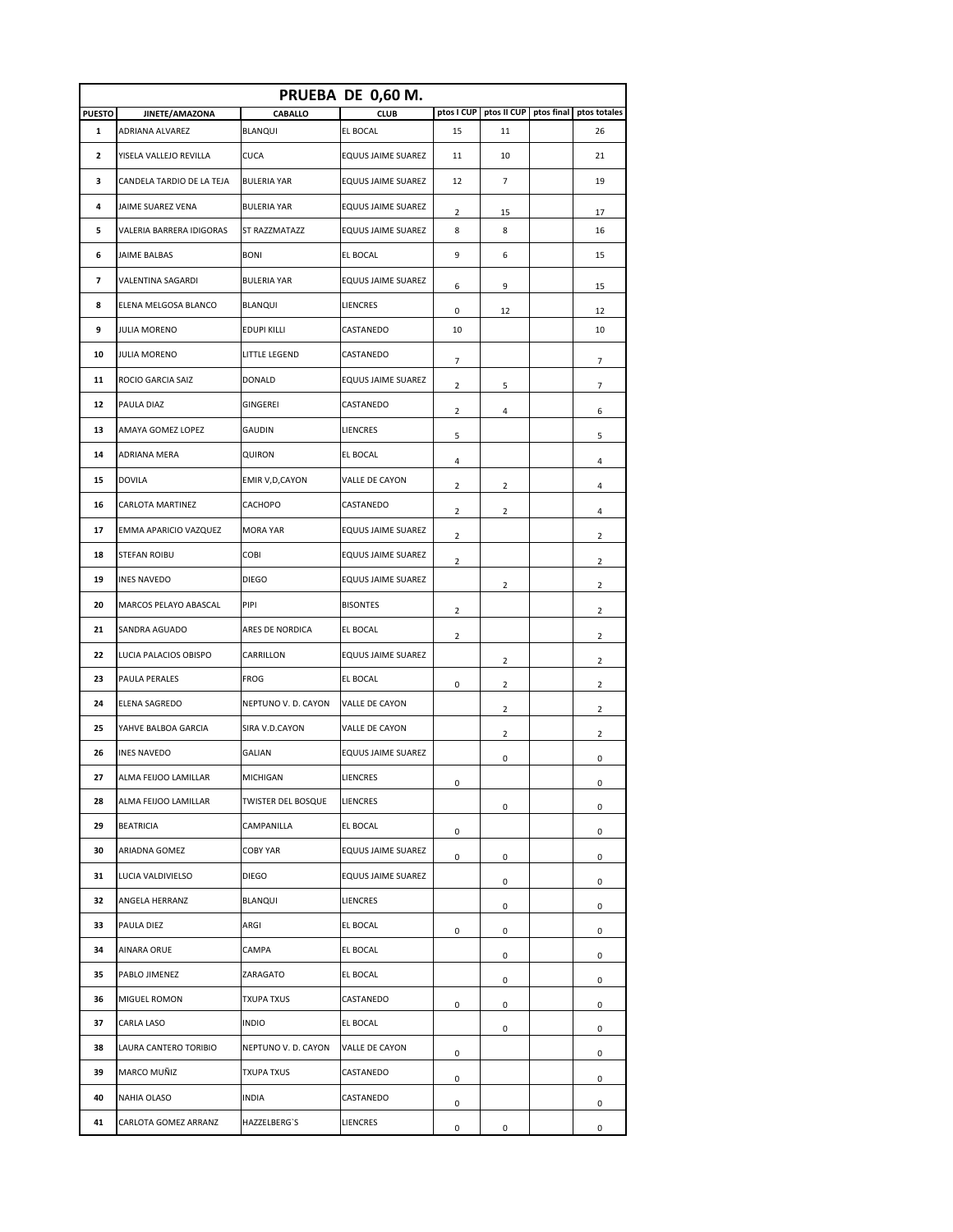|               | PRUEBA DE 0,80 M                                 |                            |                                   |                  |                              |  |                         |  |  |
|---------------|--------------------------------------------------|----------------------------|-----------------------------------|------------------|------------------------------|--|-------------------------|--|--|
| <b>PUESTO</b> | JINETE/AMAZONA<br>ROCIO GARCIA SAIZ              | CABALLO<br>DORY DE BELUCHI | <b>CLUB</b><br>EQUUS JAIME SUAREZ | ptos I CUP<br>10 | ptos II CUP ptos final<br>15 |  | ptos totales<br>25      |  |  |
| 1             | JAIME SUAREZ VENA                                | ALEX COMANCHE              | EQUUS JAIME SUAREZ                | 12               | 10                           |  | 22                      |  |  |
| 2             | ERIK VEGA DE LA TEJA                             | UNE CHIPIE LOVE DE CE      | EQUUS JAIME SUAREZ                | 11               | 11                           |  | 22                      |  |  |
| 3             | CANDELA TARDIO DE LA TEJA                        | CAMPODELAVERDAD DITO       | EQUUS JAIME SUAREZ                | 15               | 2                            |  | 17                      |  |  |
| 4             | JAVIER CARABAZA LUELMO                           | PIPI                       | <b>BISONTES</b>                   |                  |                              |  |                         |  |  |
| 5             | VALENTINA SAGARDI DIEZ                           | MIMI ME MALIBU             | EQUUS JAIME SUAREZ                | $\overline{7}$   | 5                            |  | 12                      |  |  |
| 6             | CRISTINA COSSIO                                  | CHANEL                     | EL BOCAL                          | 0<br>8           | 12<br>$\overline{2}$         |  | 12<br>10                |  |  |
| 7             | MANUEL GARCIA GOMEZ                              | DIEGO DA JULIE             | EQUUS JAIME SUAREZ                | 9                |                              |  | 9                       |  |  |
| 8             | ANJANA ABAD                                      | GITANA                     | EL BOCAL                          |                  |                              |  |                         |  |  |
| 9             | <b>JULIA MORENO</b>                              | EDUPI KILLI                | CASTANEDO                         |                  | 9                            |  | 9                       |  |  |
| 10            | NURIA BRAVO VECI                                 | <b>FIAMA</b>               | <b>BISONTES</b>                   |                  | 8                            |  | 8                       |  |  |
| 11            |                                                  |                            |                                   | 0                | 7                            |  | 7                       |  |  |
| 12            | LAURA CANTERO TORIBIO                            | CABRIOLA V.D. CAYON        | VALLE DE CAYON                    | 6                | 0                            |  | 6                       |  |  |
| 13            | LUCIA SAN MARTIN SETIEN                          | LLUVIA                     | EQUUS JAIME SUAREZ                | $\overline{2}$   | 4                            |  | 6                       |  |  |
| 14            | PAULA DIEZ                                       | GINGEREI                   | CASTANEDO                         |                  | 6                            |  | 6                       |  |  |
| 15            | <b>MARA ROIBU</b>                                | REISHA                     | EQUUS JAIME SUAREZ                | 5                |                              |  | 5                       |  |  |
| 16            | ALIA GONZALEZ ALLENDE                            | <b>INFANTA</b>             | ANA MARIA SALCEDO                 | 4                | 0                            |  | 4                       |  |  |
| 17            | JOSE RAMON REVILLA                               | OLIMON <sub>Z</sub>        | <b>DIAZ CUERO</b>                 | $\mathbf 2$      | $\overline{\mathbf{2}}$      |  | 4                       |  |  |
| 18            | <b>ELENA SAGREDO</b>                             | HORUS V.D. CAYON           | VALLE DE CAYON                    | $\overline{2}$   | $\overline{\mathbf{2}}$      |  | 4                       |  |  |
| 19            | YAHVE BALBOA GARCIA                              | AMONET V.D.CAYON           | VALLE DE CAYON                    | $\overline{2}$   | $\overline{\mathbf{2}}$      |  | 4                       |  |  |
| 20            | YISELA VALLEJO REVILLA                           | TWISTER                    | EQUUS JAIME SUAREZ                | 2                | 2                            |  | 4                       |  |  |
| 21            | PAULA CUE PUENTE                                 | JALEO ZP                   | PAULA CUE                         | $\mathbf 2$      |                              |  | $\overline{\mathbf{2}}$ |  |  |
| 22            | ANA MARIA SALCEDO LOPEZ                          | ATILA                      | ANA MARIA SALCEDO                 | 2                |                              |  | 2                       |  |  |
| 23            | PABLO PEDROSA                                    | BAMBALINAS                 | PEDROSA                           | 2                |                              |  | 2                       |  |  |
| 24            | SANDRA AGUADO                                    | ARES DE NORDICA            | EL BOCAL                          | 0                | 2                            |  | $\overline{2}$          |  |  |
| 25            | ESTEFAN ROIBU                                    | <b>COBY YAR</b>            | EQUUS JAIME SUAREZ                | 0                | 2                            |  | 2                       |  |  |
| 26            | EMMA APARICIO VAZQUEZ                            | MORITA YAR                 | EQUUS JAIME SUAREZ                | 0                | $\overline{\mathbf{2}}$      |  | $\overline{2}$          |  |  |
| 27            | INES RODRIGUEZ PIRO                              | REISSA DE LA VALLARNA      | EQUUS JAIME SUAREZ                |                  | 2                            |  | $\overline{2}$          |  |  |
| 28            | ELENA SAGREDO                                    | NEPTUNO V.D.CAYON          | VALLE DE CAYON                    |                  | 0                            |  | 0                       |  |  |
| 29            | YAHVE BALBOA GARCIA                              | SIRA V.D.CAYON             | VALLE DE CAYON                    |                  | 0                            |  | 0                       |  |  |
| 30            | JAIME SUAREZ VENA                                | BULERIA YAR                | EQUUS JAIME SUAREZ                | 0                |                              |  | 0                       |  |  |
| 31            | <b>JULIA MORENO</b>                              | LITTLE LEGREND             | CASTANEDO                         | 0                | 0                            |  | 0                       |  |  |
| 32            | <b>JAIME BALBAS</b>                              | <b>BONI</b>                | EL BOCAL                          | 0                | 0                            |  | 0                       |  |  |
|               | PAULA PERALES                                    | FROG                       | EL BOCAL                          |                  |                              |  |                         |  |  |
| 33            | PATRICIA MANZANAL                                | GEISHA                     | LIENCRES                          |                  | 0                            |  | 0                       |  |  |
| 34            | ADRIANA ALVAREZ                                  | BLANQUI                    | EL BOCAL                          |                  | 0                            |  | 0                       |  |  |
| 35            | AMAYA GOMEZ LOPEZ                                | GAUDIN                     | LIENCRES                          | 0                | 0                            |  | 0                       |  |  |
| 36<br>37      | DOVILA                                           | EMIR V.D.CAYON             | VALLE DE CAYON                    | 0<br>0           |                              |  | 0<br>0                  |  |  |
| 38            | CARLOTA GOMEZ ARRANZ                             | HAZZELBERG'S               | LIENCRES                          | 0                | 0                            |  | 0                       |  |  |
|               | ELENA MELGOSA                                    | BLANQUI                    | LIENCRES                          |                  |                              |  |                         |  |  |
| 39            | ELENA MELGOSA                                    | GAUDIN                     | LIENCRES                          | 0                |                              |  | 0                       |  |  |
| 40            | ADRIANA MERA                                     | QUIRON                     | EL BOCAL                          |                  | 0                            |  | 0                       |  |  |
| 41            | CARLOTA MARTINEZ                                 | RELAMPAGO                  | CASTANEDO                         | 0                |                              |  | 0                       |  |  |
| 42            | NAHIA OLASO                                      | INDIA                      | CASTANEDO                         |                  | 0                            |  | 0                       |  |  |
| 43            | LIDIA RUIZ SANTAMARIA                            | PROMESA                    | LIENCRES                          | 0                |                              |  | 0                       |  |  |
| 44            | ALMA FEIJOO LAMILLAR                             | TWISTER DEL BOSQUE         | LIENCRES                          | 0                |                              |  | 0                       |  |  |
| 45            |                                                  | CARRILLON                  |                                   |                  | 0                            |  | 0                       |  |  |
| 46            | LUCIA PALACIOS OBISPO<br>LETICIA SANTANDER SAINZ |                            | EQUUS JAIME SUAREZ                |                  | 0                            |  | 0                       |  |  |
| 47            |                                                  | LLUVIA                     | ANA MARIA SALCEDO                 | 0                |                              |  | 0                       |  |  |
| 48            | MIGUEL ROMON                                     | <b>TXUPA TXUS</b>          | CASTANEDO                         | 0                |                              |  | 0                       |  |  |
|               |                                                  |                            |                                   |                  |                              |  |                         |  |  |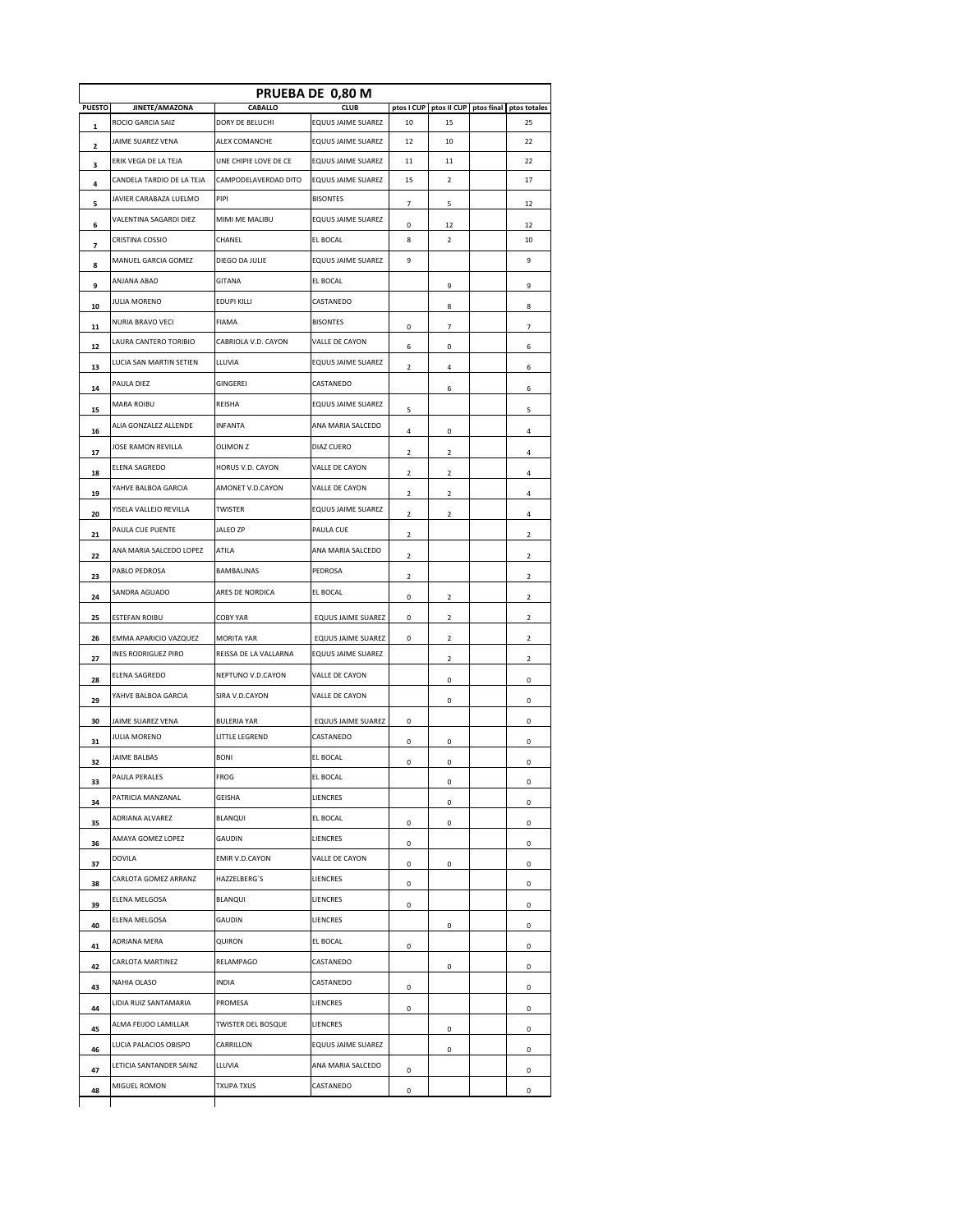| PRUEBA DE 1,00 M |                            |                                          |                           |                |                        |            |                |  |
|------------------|----------------------------|------------------------------------------|---------------------------|----------------|------------------------|------------|----------------|--|
| <b>PUESTO</b>    | JINETE/AMAZONA             | <b>CABALLO</b>                           | <b>CLUB</b>               |                | ptos I CUP ptos II CUP | ptos final | ptos totales   |  |
| 1                | VALENTINA SUAREZ VENA      | CALCETINES                               | EQUUS JAIME SUAREZ        | 10             | 15                     |            | 25             |  |
| 2                | LIDIA FERNANDEZ SOLAR      | <b>FUNNY</b>                             | EQUUS JAIME SUAREZ        | 9              | 12                     |            | 21             |  |
| 3                | IVAN ALONSO MARTINI        | VIUDES 56                                | LIENCRES                  | 15             | 4                      |            | 19             |  |
| 4                | <b>SARA VICENTE</b>        | <b>CHEROKE</b>                           | EL BOCAL                  | 5              | 10                     |            | 15             |  |
| 5                | ADRIANA GONZALEZ GONZALEZ  | GANGA                                    | <b>EQUUS JAIME SUAREZ</b> | 4              | 11                     |            | 15             |  |
| 6                | <b>MARA ROIBU</b>          | JIKA DEL AMOR                            | <b>EQUUS JAIME SUAREZ</b> | 12             | $\overline{2}$         |            | 14             |  |
| 7                | LUCIA GONZALO              | PERLA                                    | EL BOCAL                  | 11             | 2                      |            | 13             |  |
| 8                | ANDREA TELLERIA            | TERESITA V.D. CAYON                      | VALLE DE CAYON            | $\overline{2}$ | 9                      |            | 11             |  |
| 9                | LUIS YLLERA LAND           | <b>BABIECA</b>                           | LIENCRES                  | 8              | $\overline{2}$         |            | 10             |  |
| 10               | YAIZA RODICIO              | <b>HUAPO</b>                             | CASTANEDO                 | 2              | 7                      |            | 9              |  |
| 11               | PAULA DIAZ                 | <b>CACHOPO</b>                           | CASTANEDO                 | 2              | 6                      |            | 8              |  |
| 12               | <b>JAVIER CARABAZA</b>     | <b>FIAMA</b>                             | <b>BISONTES</b>           |                | 8                      |            | 8              |  |
| 13               | LAURA CASTILLO             | WILLY                                    | PEDROSA                   | 7              |                        |            | 7              |  |
| 14               | ROCIO GARCIA SAIZ          | RENO LUISIANA                            | EQUUS JAIME SUAREZ        | $\overline{2}$ | 5                      |            | $\overline{7}$ |  |
| 15               | MIKEL CELADA PARDO         | <b>LOLO</b>                              | R.I.F.                    | 6              |                        |            | 6              |  |
| 16               | <b>MAIDER CARRION</b>      | <b>EPISODE Z</b>                         | CASTANEDO                 | $\overline{2}$ |                        |            | $\overline{2}$ |  |
| 17               | TOMAS YLLERA LAND          | <b>GEISHA</b>                            | LIENCRES                  | $\overline{2}$ |                        |            | $\overline{2}$ |  |
| 18               | PABLO PEDROSA              | <b>BLACKY</b>                            | PEDROSA                   | $\overline{2}$ |                        |            | $\overline{2}$ |  |
| 19               | ELENA SAGREDO              | HORUS V.D. CAYON                         | <b>VALLE DE CAYON</b>     | 0              | 0                      |            | 0              |  |
| 20               | SANDRA AGUADO              | ARES DE NORDICA                          | EL BOCAL                  | 0              | 0                      |            | 0              |  |
| 21               | YAHVE BALBOA GARCIA        | AMONET V.D. CAYON                        | VALLE DE CAYON            | 0              | 0                      |            | 0              |  |
| 22               | CRISTINA COSSIO            | CHANEL                                   | EL BOCAL                  | 0              |                        |            | 0              |  |
| 23               | JAVIER CARABAZA LUELMO     | <b>FIAMA</b>                             | <b>BISONTES</b>           | 0              |                        |            | 0              |  |
| 24               | JOSE RAMON REVILLA         | <b>OLIMON Z</b>                          | DIAZ CUERO                |                | 0                      |            | 0              |  |
| 25               | <b>INES RODRIGUEZ PIRO</b> | REISSA DE LA VALLARNA EQUUS JAIME SUAREZ |                           |                | 0                      |            | 0              |  |
| 26               | PATRICIA MANZANAL          | <b>GEISHA</b>                            | <b>LIENCRES</b>           |                | 0                      |            | 0              |  |
| 27               | LUCIA ANTOLIN              | <b>BAMBI DE ESCOJO</b>                   | R.I.F.                    | 0              |                        |            | 0              |  |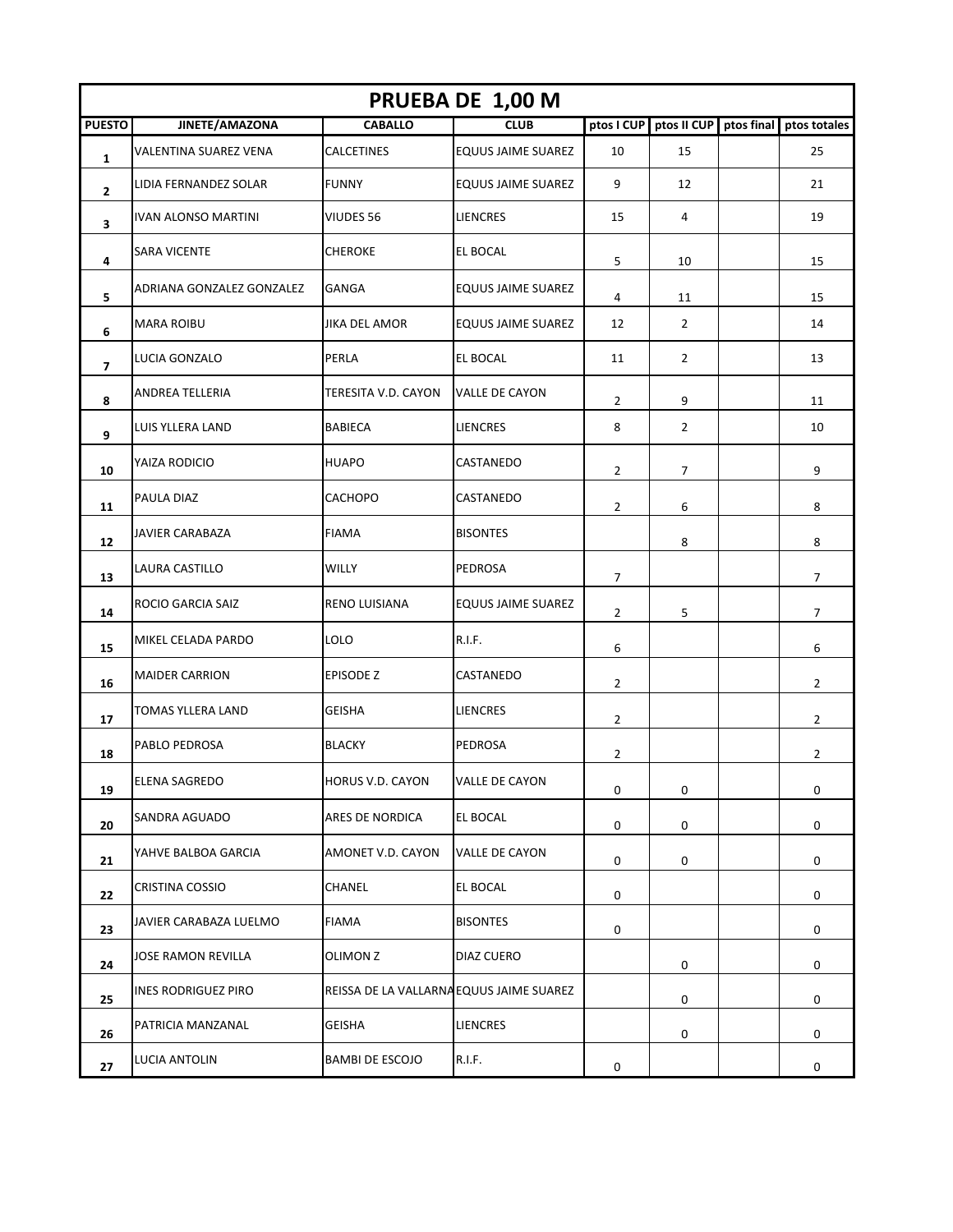| PRUEBA DE 1,10 M        |                            |                        |                           |             |             |            |              |  |  |  |
|-------------------------|----------------------------|------------------------|---------------------------|-------------|-------------|------------|--------------|--|--|--|
| <b>PUESTO</b>           | JINETE/AMAZONA             | <b>CABALLO</b>         | <b>CLUB</b>               | ptos I CUP  | ptos II CUP | ptos final | ptos totales |  |  |  |
| $\mathbf{1}$            | TEO PELAYO ABASCAL         | <b>CARECA DE RUYCO</b> | <b>EQUUS JAIME SUAREZ</b> | 15          | 10          |            | 25           |  |  |  |
| $\overline{2}$          | <b>MANUEL GARCIA GOMEZ</b> | <b>START OMELLETE</b>  | <b>EQUUS JAIME SUAREZ</b> | 12          | 11          |            | 23           |  |  |  |
| $\overline{\mathbf{3}}$ | INES RODRIGUEZ PIRÓ        | <b>CALENSKY DC</b>     | IEQUUS JAIME SUAREZ       | 11          | 12          |            | 23           |  |  |  |
| 4                       | <b>TOMAS YLLERA LAND</b>   | <b>QUINOT</b>          | <b>LIENCRES</b>           | 10          | 9           |            | 19           |  |  |  |
| 5                       | <b>MAIDER CARRION</b>      | <b>EPISODE Z</b>       | <b>CASTANEDO</b>          |             | 15          |            | 15           |  |  |  |
| 6                       | LUIS YLLERA LAND           | <b>MAKALU</b>          | <b>LIENCRES</b>           | 9           |             |            | 9            |  |  |  |
| $\overline{7}$          | <b>TOMAS YLLERA LAND</b>   | <b>MAKALU</b>          | <b>LIENCRES</b>           |             | 8           |            | 8            |  |  |  |
| 8                       | LUIS YLLERA LAND           | <b>BABIEKA</b>         | <b>LIENCRES</b>           |             | $\Omega$    |            | $\Omega$     |  |  |  |
| 9                       | MIKEL CELADA               | <b>LOLO</b>            | R.I.F.                    | 0           |             |            | 0            |  |  |  |
| 10                      | MIKEL CELAYA PARDO         | MARVA VAN VENNEHOF     | R.I.F.                    | $\mathbf 0$ |             |            | 0            |  |  |  |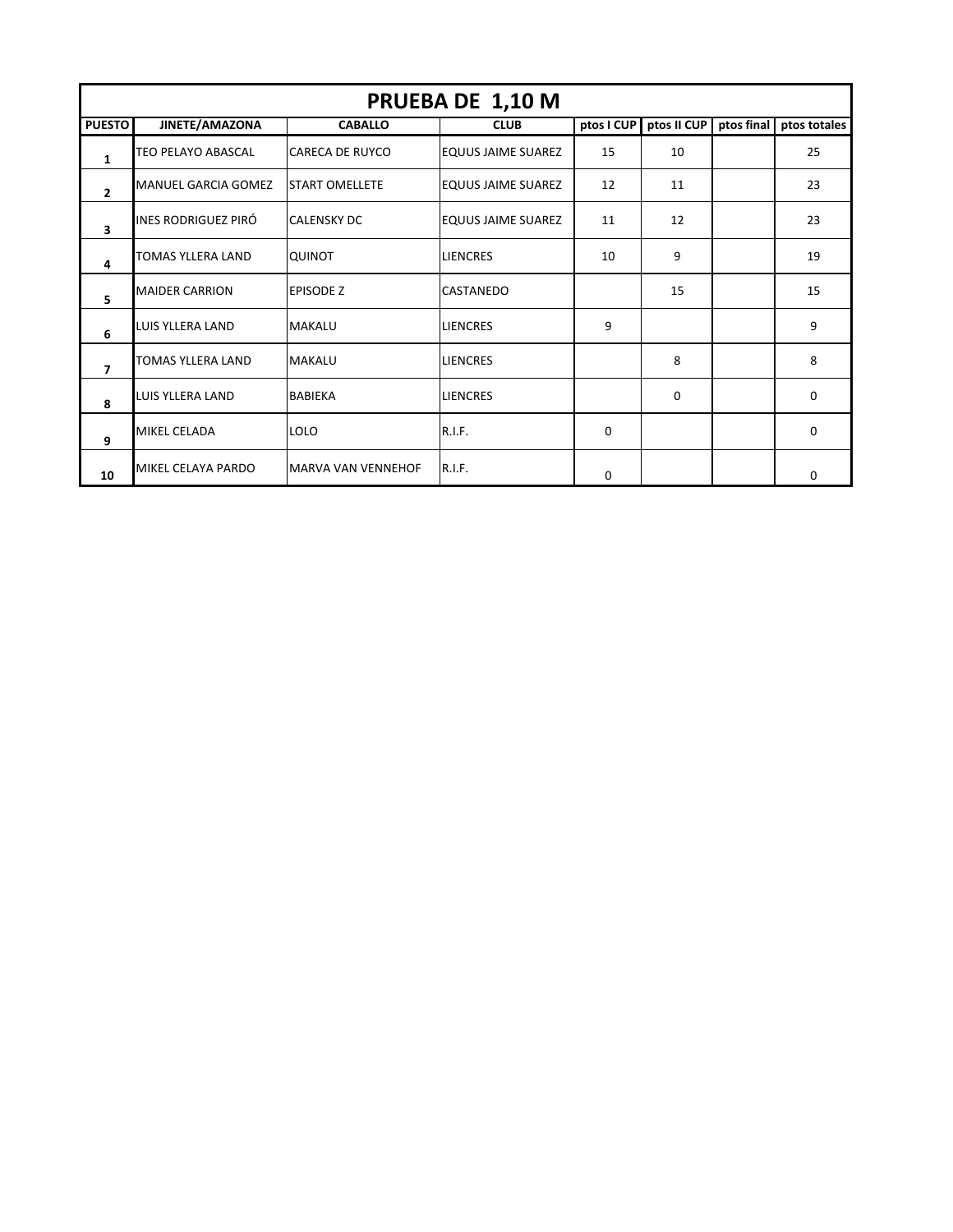| PRUEBA DE 1,20 M |                          |                           |                           |            |             |            |              |  |  |  |
|------------------|--------------------------|---------------------------|---------------------------|------------|-------------|------------|--------------|--|--|--|
| <b>PUESTO</b>    | JINETE/AMAZONA           | <b>CABALLO</b>            | <b>CLUB</b>               | ptos I CUP | ptos II CUP | ptos final | ptos totales |  |  |  |
| $\mathbf{1}$     | LIDIA FERNANDEZ SOLAR    | ISTREGATA DEL NASAB       | <b>EQUUS JAIME SUAREZ</b> | 10         | 15          |            | 25           |  |  |  |
| $\overline{2}$   | MARINA PEREZ LAVIN       | IBRUJA DE LLAMOSAS        | <b>EQUUS JAIME SUAREZ</b> | 11         | 12          |            | 23           |  |  |  |
| 3                | ANGELA RODRIGUEZ ALVAREZ | <b>CHIVA DES AUCELS Z</b> | R.I.F.                    | 15         |             |            | 15           |  |  |  |
| 4                | <b>PABLO PEDROSA</b>     | <b>MAESTRO</b>            | <b>PEDROSA</b>            | 12         |             |            | 12           |  |  |  |
| 5                | <b>MARIA TERAN</b>       | <b>BERKALO</b>            | <b>EL BOCAL</b>           | 0          | 11          |            | 11           |  |  |  |
| 6                | TOMAS YLLERA LAND        | <b>QUINOT</b>             | <b>LIENCRES</b>           | 0          | 0           |            | O            |  |  |  |